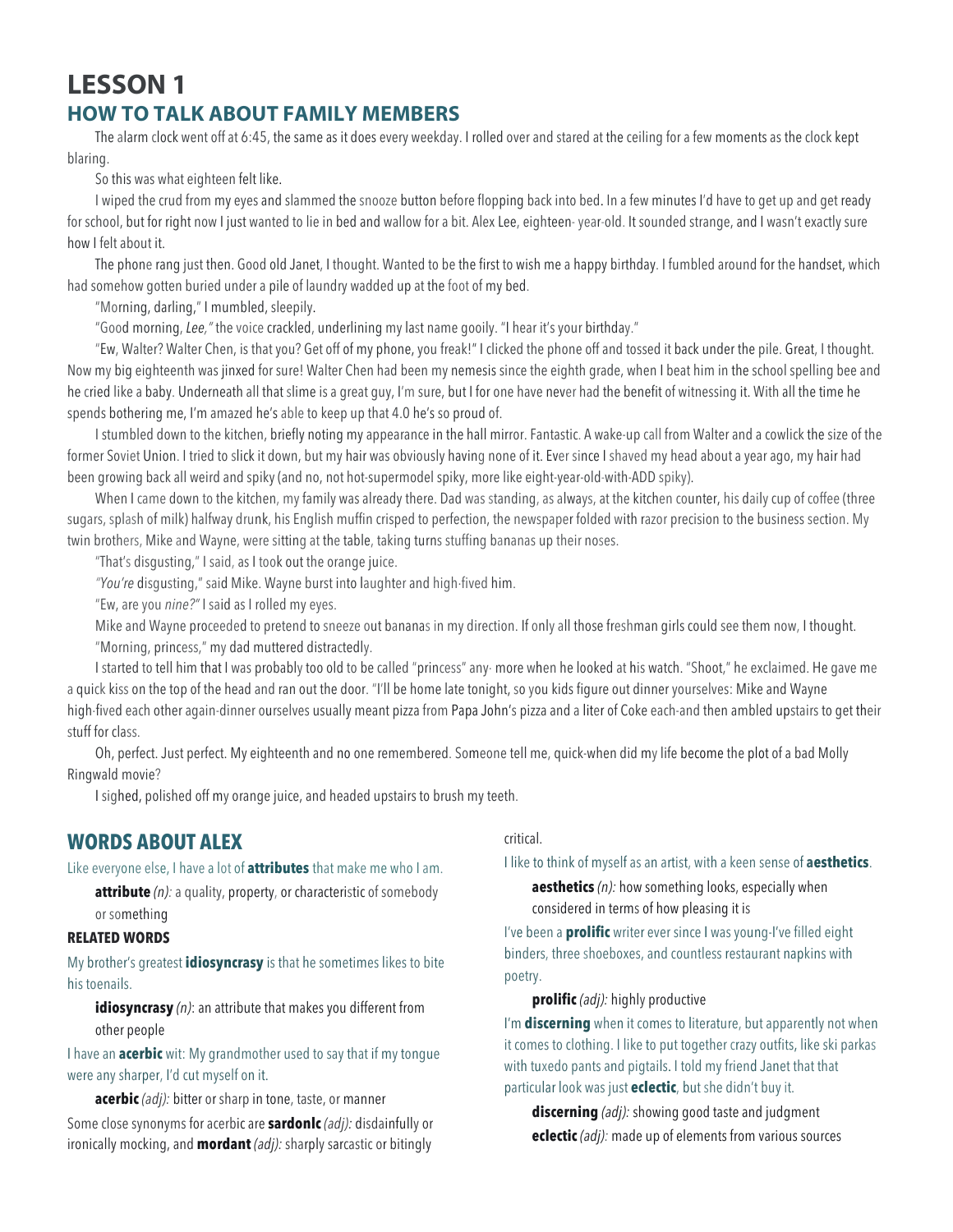### I'm proud to dress the way I do! I'm not embarrassed to be an **iconoclast**!

**Iconoclast** *(n):* someone who challenges traditional beliefs, customs, and values

My fashion sense is definitely **heterodox**, but only boring people dress like they just stepped out of a J. Crew catalog.

**heterodox** (*adj*): going against established or accepted beliefs or theories (traditionally used in terms of religion)

My room is usually completely **disheveled**- papers everywhere, laundry not folded. I'm amazed I can even find myself in all this mess.

**disheveled** *(adj):* disordered and untidy

My father thinks my room is **deplorable** – he always says he's embarrassed to even look at it.

**deplorable** *(adj):* worthy of severe condemnation

My dad thinks I'm too lazy for my own good. He sees me watching TV on the couch *once* and he assumes that I've sunk into a hopeless state of **lethargy**.

**lethargy** *(n):* a state of physical slowness and mental dullness My dad deplores my **lassitude** and my **torpor**, but I always tell him I'm simply in **repose**, storing up energy to go out and be productive.

**lassitude** *(n):* a state of weariness accompanied by listlessness or apathy

**torpor** *(n):* lack of mental or physical energy

**repose** *(n):* state of rest or inactivity

My father thinks poetry is a waste of time; he thinks I'm **squandering** my talents.

**squander** (*v*): to use something wastefully

He wants me to do something more constructive with my time-and by "**constructive**," he means "something that will get me into an Ivy League school."

**constructive** *(adj):* involved in building, especially a foundation or base

# **WORDS ABOUT ALEX'S DAD**

My dad once trained as an opera singer: When he turns on that big, deep voice, he seems totally **indomitable**.

**Indomitable** *(adj):* impossible to defeat or frighten

#### **RELATED WORDS**

My brothers think my father runs our house like a complete **autocrat**. I think he could be a lot more **imperious** than he actually is, but I have to agree that our house is a little too **authoritarian**.

**autocrat** *(n):* a ruler who holds complete, unlimited power

**Imperious** *(adj):* haughty and domineering

**authoritarian** *(adj):* favoring strict rules and established authority

My father's love for us is **indubitable**. His sanity, on the other hand – now that's another story.

**indubitable** *(adj):* obviously true and not to be doubted

When my dad makes up his mind about something, he's totally **inexorable**. One time he decided we all had too much sugar in our diets, so he wouldn't let us eat anything but bran and spinach for a week.

#### **inexorable** (adj): unstoppable

I was amazed at the way my father stuck **tenaciously** to the bran·and·spinach plan. Even when my brothers threatened to stop eating entirely, he remained **imperturbable**.

**tenaciously** (ad,): sticking firmly to a decision or plan

**imperturbable** *(adj):* not easily worried or distressed

My father is always complaining about my messy room, but honestly! He's so **meticulous** that he color·codes his sock drawer. And his shoes. And his closet. And his bookshelves . .. .

**meticulous** *(adj):* extremely careful and precise Some synonyms for meticulous are:

**conscientious** *(adj):* thorough and careful in one's work

**punctilious** *(adj):* being careful about small details

**Immaculate** *(adj):* completely clean

**scrupulous** *(adj):* very precise and exact

I know I should show my father more **deference**, but, after all, it's *my*  life!

**deference** *(n):* submission to another's judgment, opinions, or wishes

My dad is a total **zealot** about getting me to go to college.

**zealot** *(n):* somebody who shows excessive enthusiasm for a cause (usually in a religious sense)

One of the major **tenets** of my father's belief system is that a good education will get you anywhere you want in the world.

#### **tenet** *(n):* one of a set of fundamental beliefs

Because my father is such a **zealot**-and since he pays for everything in the house-my brothers and I have to accept his ideas as **dogma**.

**dogma** *(n):* an authoritative stand that all believers must accept as correct

All my dad's scary qualities **belie** a very loving, supportive nature.

**belie** (v): to disguise the true nature of something

# **WORDS ABOUT ALEX'S BROTHERS**

My brothers are typical fifteen-year-old boys: they have the most **asinine** senses of humor.

**asinine** *(adj):* totally stupid or ridiculous (Literally, it means "like an ass!" How's that for a memory device?)

My brothers are totally **apathetic** about my interests. But then again, I've never gone to see them play football, so I guess I can't complain.

**apathetic** *(adj):* not taking any interest in anything

I think it's really true what they say about twins: Mike and Wayne both get really **petulant** when the other is gone for too long.

**petulant** (adj): bad-tempered and sulky, like a child My brothers like to rip on substitute teachers who are too **credulous**.